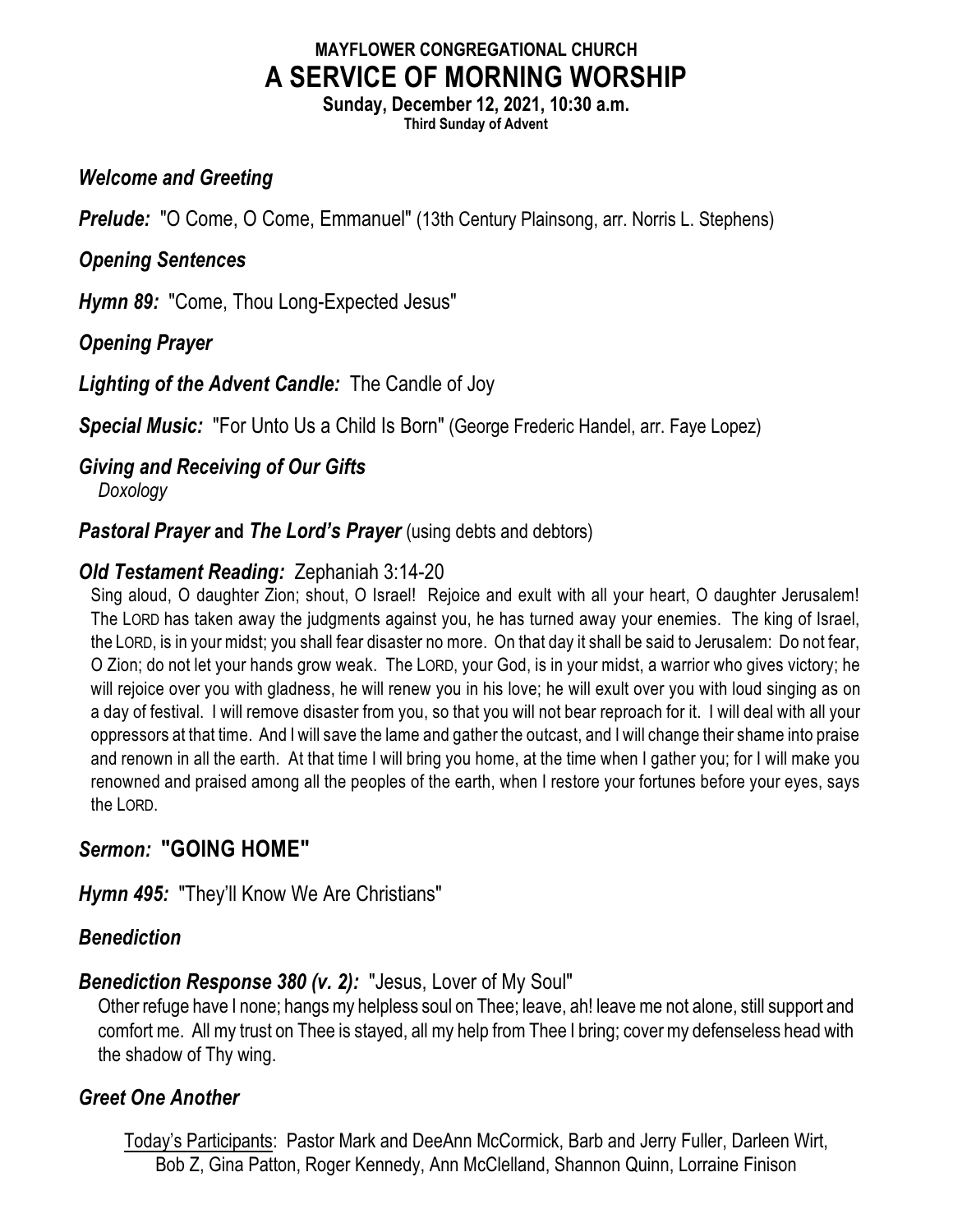**THE TRIUNE GOD** 

89

**Come, Thou Long-Expected Jesus** 

Attr. to Christian F. Witt, 1660-1716 Haggai 2:7 Psalmodia Sacra, Gotha, 1715 Charles Wesley, 1707-1788, alt. 1. Come, Thou Thy long - ex - pect - ed  $Je - sus,$ **B**orn to set 2. Is - rael's strength and  $\overline{con}$  - so - la - tion, Hope of all the  $de - liv - er,$ child, and 3. Born Thy peo - ple  $10<sup>1</sup>$ **B**orn a Rule in all 4. By **Thine** own ter - nal Spir - it our  $e$ peo - ple free; re - lease us. From our fears and sins na - tion, de - sire earth Thou art: Dear of  $ev$  $r_{\rm TV}$ king, Born to reign in **us** for  $-ev - er$ , yet a Thine  $a\tilde{l}$  - suf fi - cient mer - it hearts  $a - l$ one;  $\mathbf{B}\mathbf{v}$  $\blacksquare$ find in Thee. Let **us** our rest Joy of 'ry  $long - ing$ heart.  $ev$  $\sim$ king - dom bring. **Now** Thy  $gra - cious$ glo - rious throne. A men. Raise **us** to Thy  $\overline{\phantom{a}}$ **STUTTGART** 

8.7.8.7

**Advent**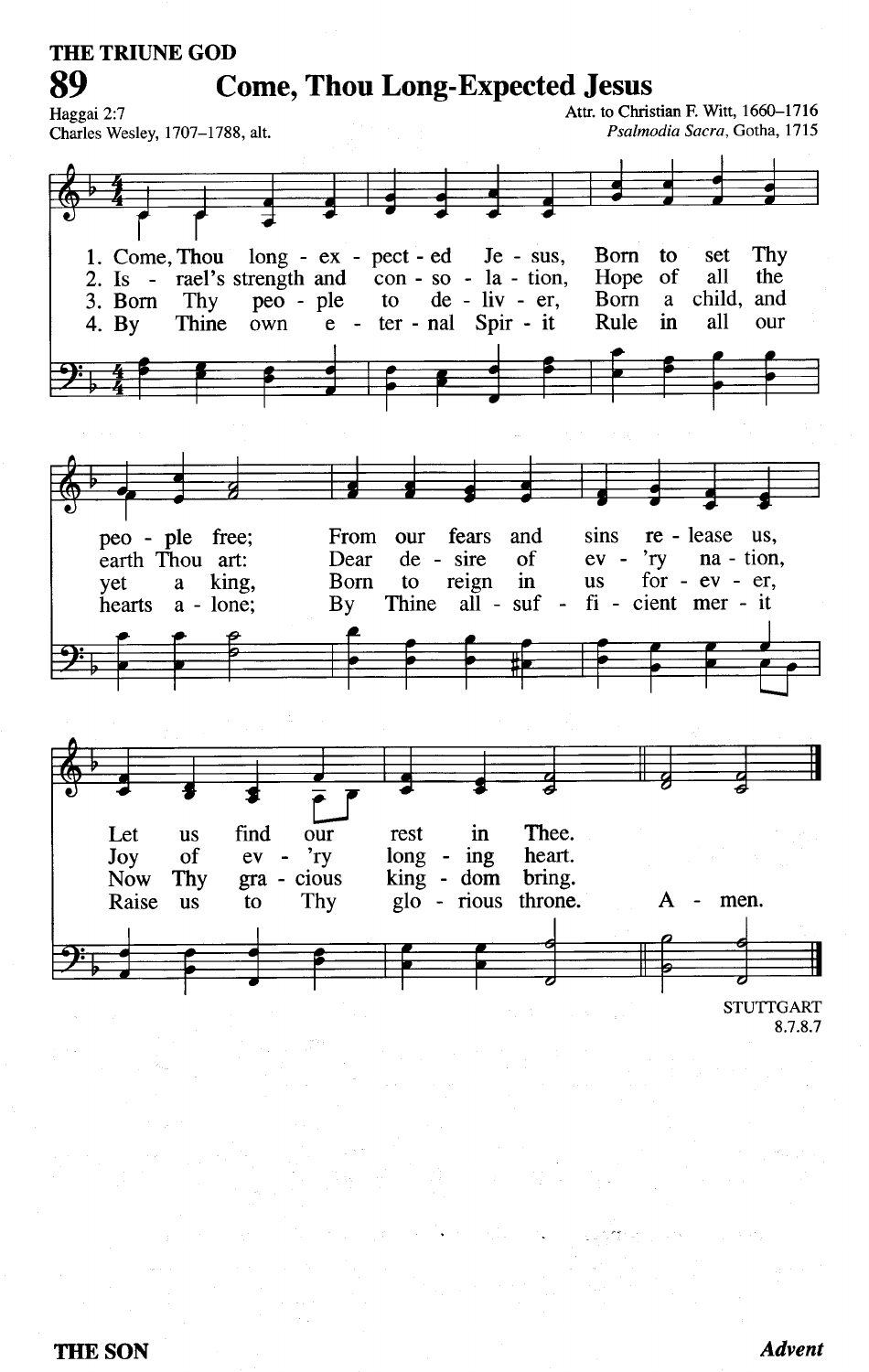#### **GOD'S COVENANT PEOPLE**

## **They'll Know We Are Christians**

John 13:35 Peter Scholtes, 1938-

495

Peter Scholtes, 1938-







**ST. BRENDAN'S** 7.6.7.6.8.6 with Refrain